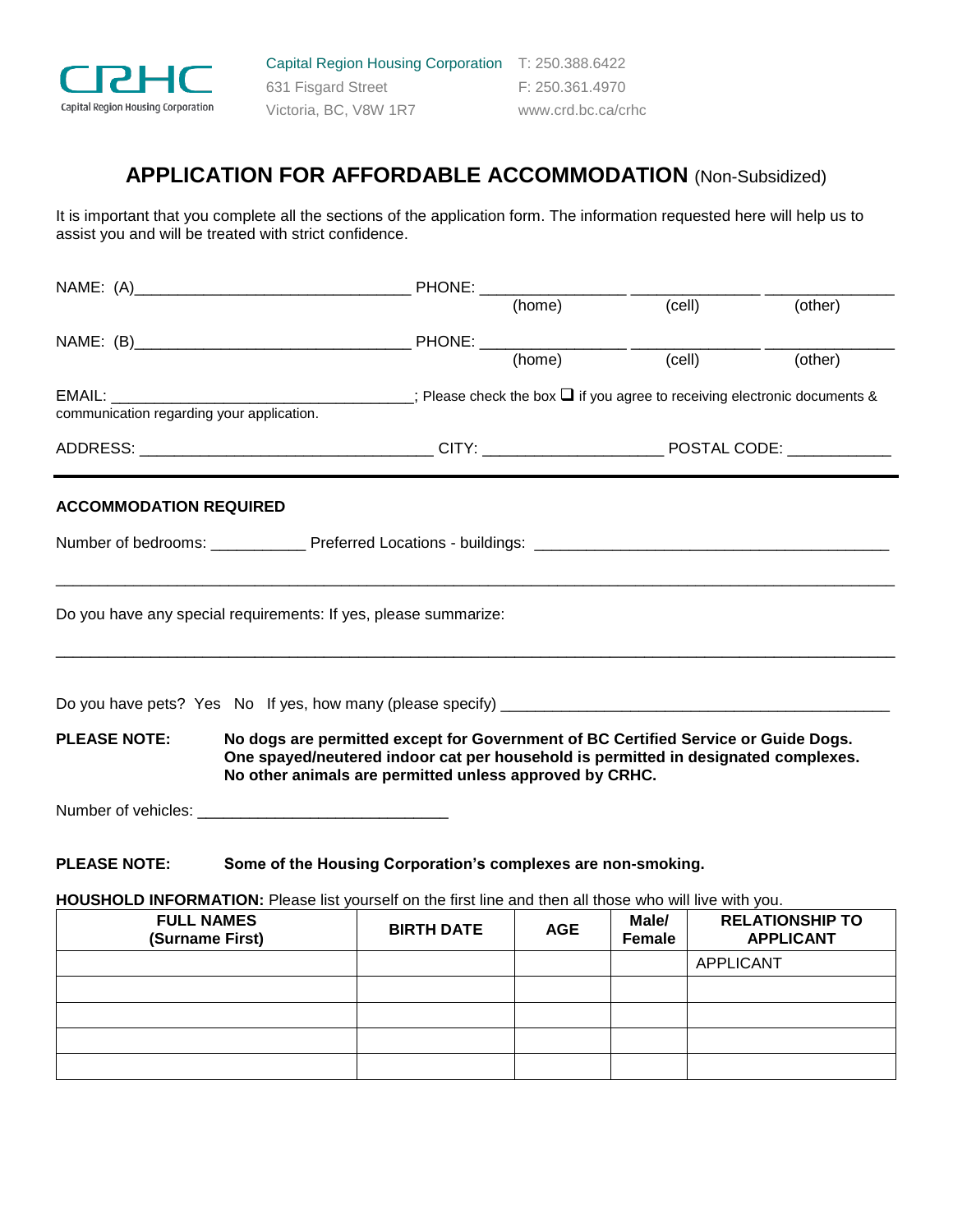## **RESIDENCY HISTORY:** Please list your addresses for the past **2 years**.

| <b>ADDRESS</b> | <b>FROM (DATE)</b> | TO (DATE)      | <b>LANDLORD'S NAME</b> | <b>LANDLORD'S</b><br><b>PHONE NUMBER</b> |
|----------------|--------------------|----------------|------------------------|------------------------------------------|
|                |                    | <b>PRESENT</b> |                        |                                          |
|                |                    |                |                        |                                          |
|                |                    |                |                        |                                          |

#### **Have you or any member of your household ever lived in Capital Region Housing? Yes: \_\_\_ No: \_\_\_**

**If yes, please list address:**  $\blacksquare$ 

## **CURRENT ACCOMMODATION**

What is your current monthly rent or mortgage payment? \$\_\_\_\_\_\_\_\_\_\_\_\_\_\_\_\_\_\_\_\_\_\_\_\_

Is this a house \_\_\_\_\_\_\_\_\_\_\_\_\_\_\_\_\_\_\_\_\_ Apartment \_\_\_\_\_\_\_\_\_\_\_\_\_\_\_\_\_\_\_\_\_\_\_\_Number of bedrooms \_\_\_\_\_\_\_\_\_\_\_\_\_\_

Reason for moving from current accommodation:

**INCOME INFORMATION:** List Gross Monthly Income (BEFORE DEDUCTIONS) for all members of your household from all income sources. PROOF OF INCOME DATED WITHIN THE PAST 3 MONTHS MUST BE ATTACHED FOR YOUR APPLICATION TO BE PROCESSED.

**\_\_\_\_\_\_\_\_\_\_\_\_\_\_\_\_\_\_\_\_\_\_\_\_\_\_\_\_\_\_\_\_\_\_\_\_\_\_\_\_\_\_\_\_\_\_\_\_\_\_\_\_\_\_\_\_\_\_\_\_\_\_\_\_\_\_\_\_\_\_\_\_\_\_\_\_\_\_\_\_\_\_\_\_\_\_\_\_\_\_\_\_\_\_\_\_**

TO QUALIFY FOR HOUSING PLEASE SEE INCOME LEVELS BELOW.

| <b>NAME</b> | <b>INCOME SOURCE</b><br>(include name of employer, EI, pensions,<br>etc. | <b>MONTHLY INCOME</b> |
|-------------|--------------------------------------------------------------------------|-----------------------|
|             |                                                                          |                       |
|             |                                                                          |                       |
|             |                                                                          |                       |
|             | <b>TOTAL HOUSEHOLD</b><br><b>GROSS MONTHLY INCOME</b>                    |                       |

## **INCOME QUALIFICATION – AFFORDABLE:** Annual Income required to qualify for affordable housing. 2022 levels.

| Affordable | Must be above: | Must be below: |
|------------|----------------|----------------|
| Studio     | \$47,501       | \$77,430       |
| 1 bedroom  | \$47,501       | \$77,430       |
| 2 bedroom  | \$61,001       | \$120,990      |
| 3 bedroom  | \$79,001       | \$120,990      |
| 4 bedroom  | \$84,501       | \$120,990      |